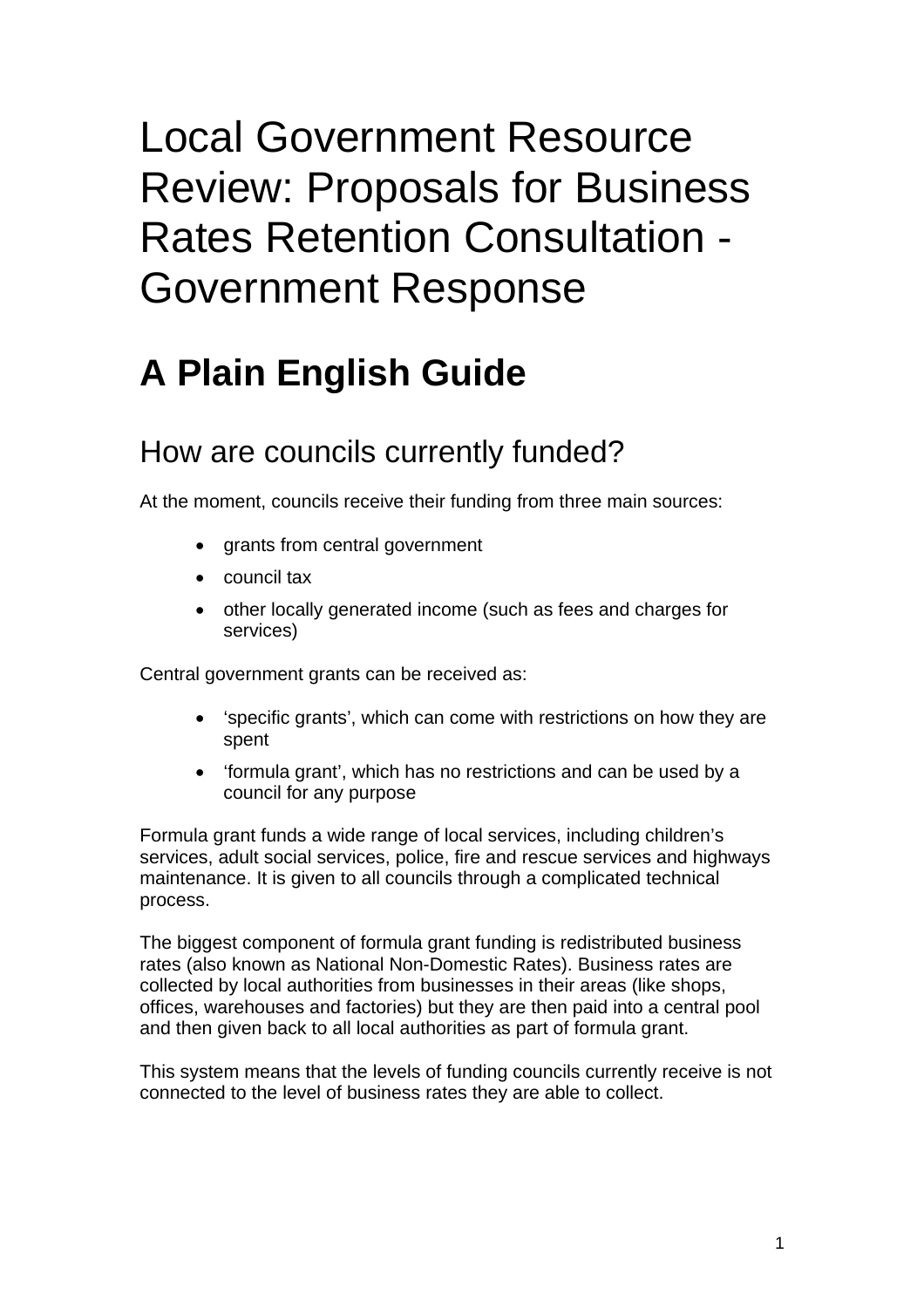#### Why are we changing the system?

Our local government finance system is one of the most centralised in the world with councils getting more than half of their income from central government grant.

Local authorities have no direct financial incentive to promote business growth in their area as they do not receive any of the business rates receipts from new developments.

Councils can actually face a financial disincentive because of the increased costs to them of having more businesses in an area, for example because of more traffic and the cost of providing services to those businesses.

This can make it very difficult for councils to get support from their communities for new business developments. That can mean that new businesses are not given the support they need to grow.

The changes we are making will enable councils to keep a share of growth in business rates in their area. This will make councils more financially independent and give them a strong financial incentive to promote local business growth.

We do not propose to make any changes to the way businesses pay tax or the way that this tax is set. Rate setting powers are under the control of central government and will remain so.

There will also be no changes to the existing reliefs available to eligible ratepayers including small businesses, charities, sports clubs and the voluntary sector.

#### Managing the scheme within the current financial climate

The new business rates retention scheme must not put our deficit reduction programme at risk. To ensure this, when setting up the scheme in 2013-14, we will decide what share of business rates can be kept by councils – *the local share*. The remaining share of business rates, *the central share*, will be paid into a central pool and then redirected to the local government sector through other grants.

This will allow us to ensure that the scheme operates within spending review control totals and protect the interests of the wider economy.

We will be able to alter the size of the local share in future years if this is necessary to maintain affordability and protect the interests of taxpayers.

In setting the local share, the Government will take into account the need to create a strong incentive to encourage councils to promote local growth.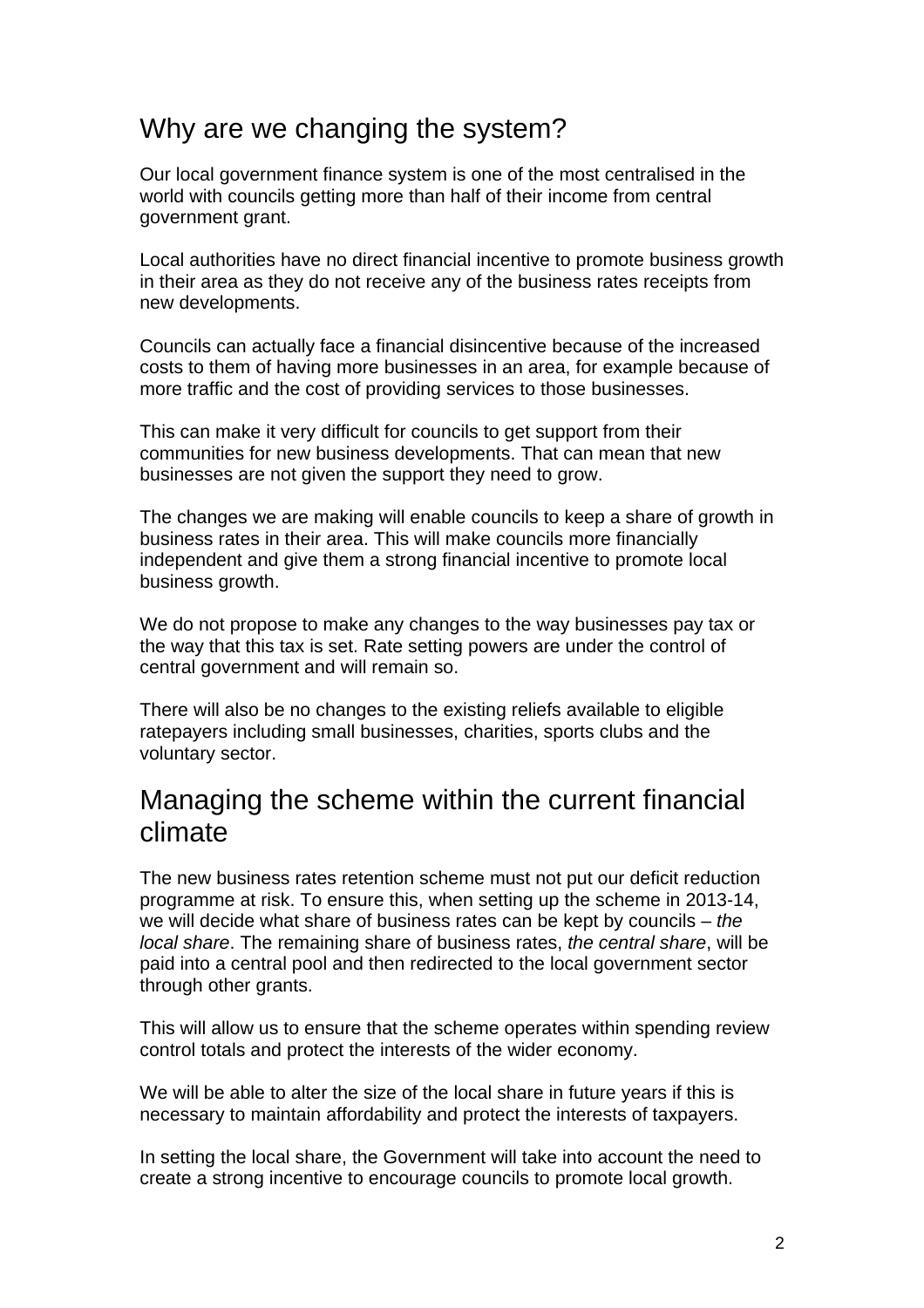#### Our proposals

At the start of the scheme there will need to be a stable starting point for all councils so that no council is worse off because it has a lower business rates income than other councils.

Where councils have a larger business rates base than their current spending we will take away some of this business rate income as a *tariff*.

Where councils have a smaller business rate base then their current spending, we will *top up* those authorities.

Tariffs and top ups will be paid by local authorities every year. The level of tariff and top up will remain fixed but will increase in line with the Retail Price Index

A council's spending level in year one (at the start of 2013-14) will be called their *baseline funding level*.

By fixing the level of tariffs and top ups we will ensure that the growth in business rates that a council achieves will be kept by them. By increasing the tariff and tops ups in line with inflation we will go some way to protecting the ability of top up authorities to maintain the services they deliver.

In addition to retaining the local share of their business rates baseline, councils will also be able to keep the local share (x percent) of all their business rates growth. This means that the more an authority grows its business rates base the better off it will become.

Some councils, who have a large amount of business property in their area, may stand to gain a disproportionate increase in their spending power from business rates growth. Where this happens, we will take back a share of their growth (called a *levy*).

We will set the levy so that for every council, the percentage increase in their business rates growth cannot result in more than the same percentage increase in their spending power.

The money collected through this levy will be used to give financial help, *a safety net*, to authorities who see their income drop by a set percentage below their baseline funding level. This might happen, for example, if a major business in their area closes.

Councils' baseline funding levels will be increased by inflation (measured through the Retail Price Index) when we decide whether a council is eligible for financial support from the safety net. This will ensure that the protection given to councils by the safety net remains the same in real terms over time.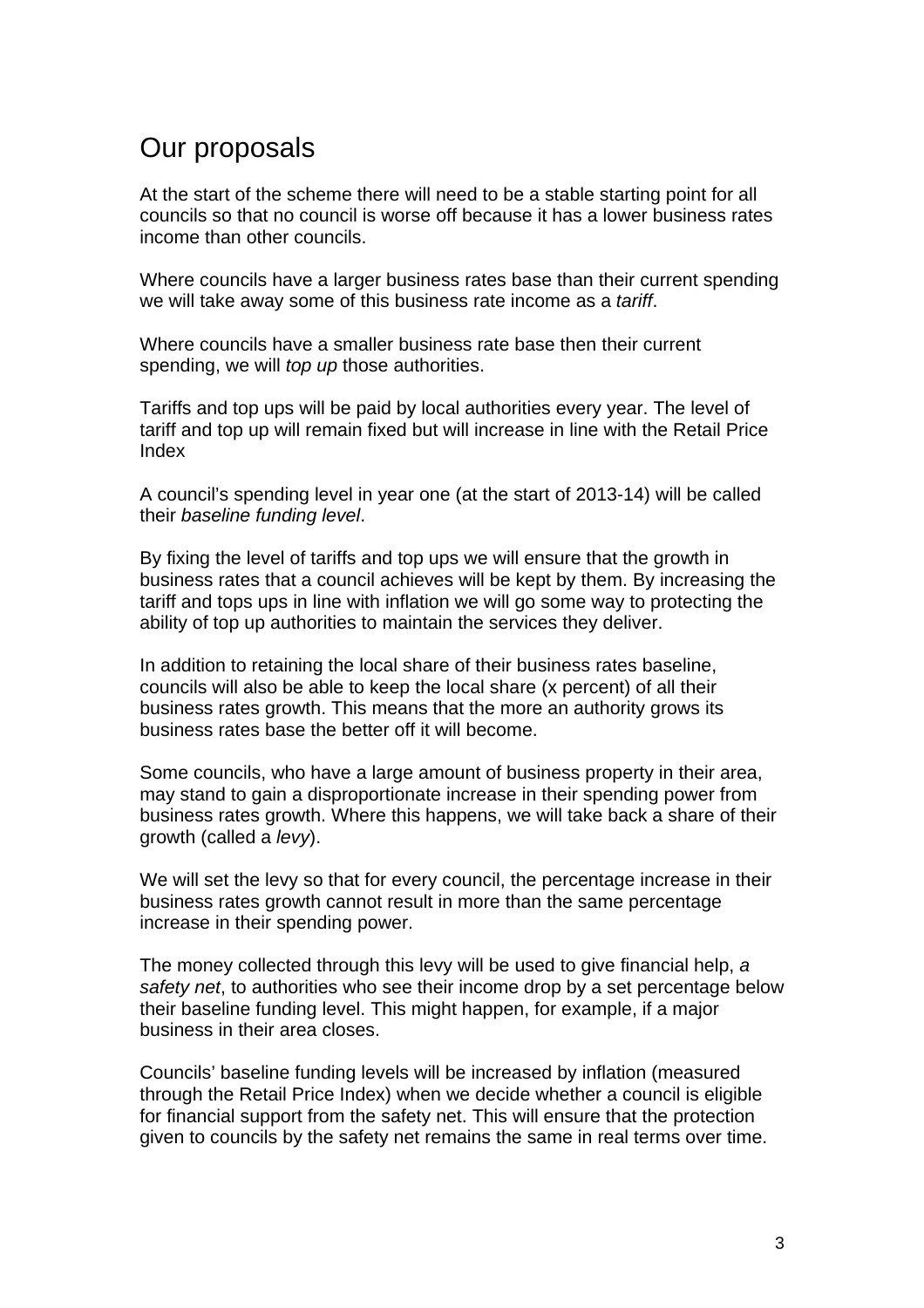There may come a time when the spending needs of councils become out of balance with the resources that they receive. In this situation, we could *reset*  the tariffs and top ups of business rates on councils. We could also choose to reassess local service needs.

Our aspiration is that the system would only be reset every 10 years. However, in exceptional circumstances, a reset could be required outside of this period.

Some areas of the country have both county council and district councils. These are called *two-tier areas.* To ensure that our proposals provide a strong incentive to increase growth it is right that the greatest reward, and risk, is placed on the tier of government which has the most levers over growth.

District councils in two-tier areas are generally responsible for planning decisions and therefore have the strongest levers over growth.

In two-tier areas, district councils will retain the greatest share, around 80%, of business rate growth on the local share in the area. This will ensure that the incentive to grow business rates is placed on the right councils.

County councils in two-tier areas, who deliver key services such as childrens services and adult social care, will all be top up authorities. This will go some way to protecting their ability to maintain these services.

Councils will be able to group together voluntarily to pool their business rates and collaborate on promoting growth in their area. This could be particularly the case for areas where there are local enterprise partnerships which are joint bodies made up of councils and local businesses. These pools would share both the risks and rewards of the scheme.

Our proposals will give councils the certainty they require to borrow money if they wish to against future business rate growth so that they can fund key infrastructure projects in their areas. This is called Tax Increment Financing in the consultation document.

#### What do these proposals mean for you?

**Members of the general public** will find that their local council's budget is more strongly linked to local business growth. The more local authorities grow their business rates, the more they will have to provide local services and to invest in communities. Our proposals will also protect the spending power of councils to ensure that they are able to meet local service needs even if they suffer a significant decrease in their business rates base.

**Businesses** will see no change to the way in which their business rate bills are calculated. We are not proposing any changes to the way in which properties are valued or business rates levels are set. But you will have more impact on the council budgets in your area. Councils will also have more incentive to work closely with the Valuation Office Agency to ensure that all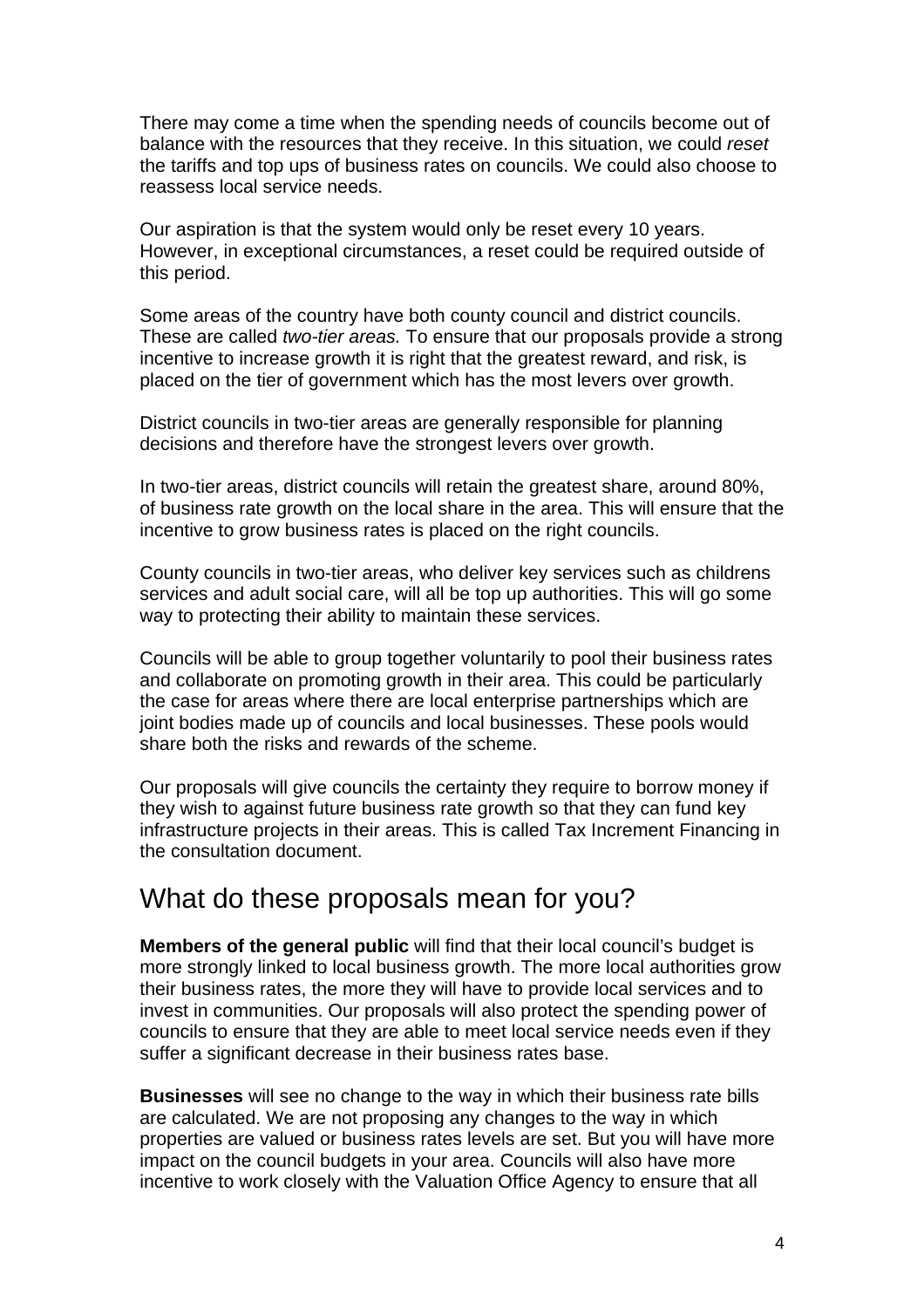businesses in the area are having their properties valued correctly and are paying the right amount of tax.

**Developers** will find that councils have greater incentives to grant planning permissions for appropriately-sited and well-planned non-residential development and to push for more growth. This is especially true of new renewable energy projects that start paying business rates from year one of the system, as councils will keep all of the business rates paid by the projects. Councils will also have more opportunity to borrow against future growth in business rates, through Tax Increment Financing which allows authorities to borrow against future growth in business rates, in order to finance infrastructure development.

.

**Billing authorities** (district councils and unitary authorities) will still bill and collect rates as now. But instead of giving all their rates to government for a central pool they will get to keep a proportion of their business rates. Their baseline level of funding will be set so that at the start of the new system their budget is equivalent to what it would have been under the current system. From then on, if their business rates base grows then their funding will grow, and if their business rates base decreases then their funding could decrease although they may be entitled to protection from the safety net.

**County councils** will receive a share of business rates from the district councils in their area and a top up, if this is relevant rather than receiving formula grant. Their baseline level of funding will be set so that at the start of the system your formula grant funding is equivalent to what it would have been under the current system. From then on their funding will grow if the business rates base in your area grows, but their funding could also fall if their business rates base declines although they may be entitled to protection from the safety net.

**The police sector** will receive the level of funding in 2013-14 and 2014-15 agreed in the spending review. Their funding will not be affected by fluctuations in business rates in your area. The way in which they are funded will be fully reviewed in time for changes to be made at the next Spending Review, from 2015-16.

**All fire and rescue authorities** will be funded through a percentage share of each district or borough council's billing authority business rates baseline before any tier split has occurred. They will be given a top up to bring their funding up to their baseline funding level.